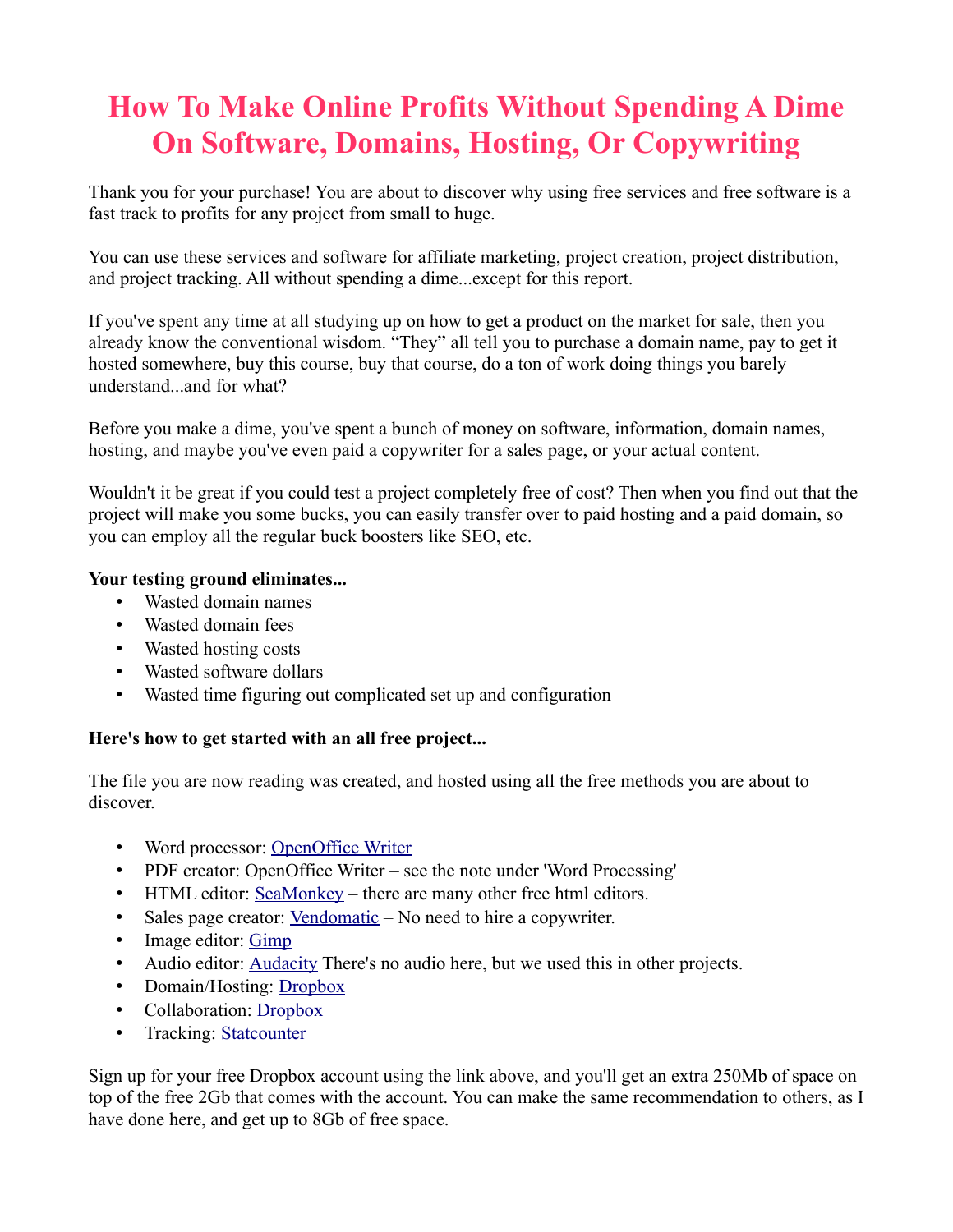## **Word Processing**

You don't need to be an expert at formatting, or using styles, or any of that fancy stuff. Maybe it saves time for the pros, but for us amateurs we can just use it like a really nice typewriter, and that's enough for most purposes.

Two things that might not be obvious to a user new to OpenOffice, are how to create a web link, and how to then make that link active once the file has been converted to a pdf.

**Here's how to create a link in OpenOffice Writer**. First, use your browser and go to the link, then copy the link from the address bar. Once you have the link copied to your clipboard, highlight the words in your document where you want the link to be. Here's another link to [Dropbox.](http://db.tt/iOvHJlDf) Click on the 'Insert' menu, and select 'Hyperlink'. The screen shot below shows the menu open along with the dialog box. You won't see that on your screen, as this is a composite picture showing the two steps together.



When you're finished with the document, and want to make it into a .pdf file, you'll want all those links to be clickable.

**Here's how to make the links active in a pdf.** To create a pdf file in OpenOffice, you go to the File menu and select 'Export as PDF'. See the screen shot on the next page.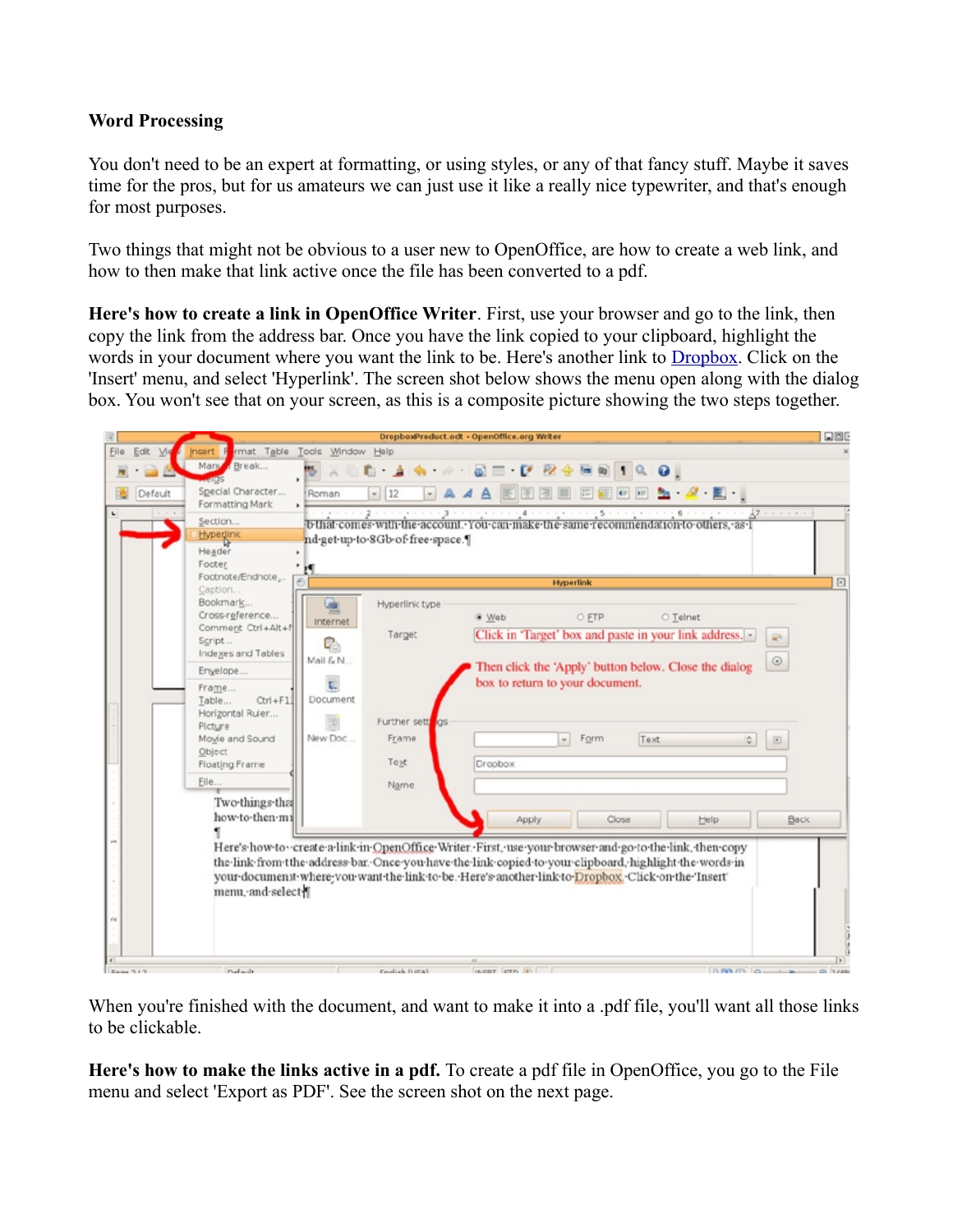The important thing here is to make sure there is a check mark beside '**Tagged PDF**' on the 'General' tab in the export dialog box. That's all it takes to make your links clickable in your pdf file.

|                                                                                                                                                                                                                                                                                                            |                                                                                                          | DropboxProduct.oclt - OpenOffice.org Writer                                                                                                                                                                                                                                                                                                                                                                                                                                                                                                                       | 000           |
|------------------------------------------------------------------------------------------------------------------------------------------------------------------------------------------------------------------------------------------------------------------------------------------------------------|----------------------------------------------------------------------------------------------------------|-------------------------------------------------------------------------------------------------------------------------------------------------------------------------------------------------------------------------------------------------------------------------------------------------------------------------------------------------------------------------------------------------------------------------------------------------------------------------------------------------------------------------------------------------------------------|---------------|
| File Edit View Insert Format Table Tools Window Help                                                                                                                                                                                                                                                       |                                                                                                          |                                                                                                                                                                                                                                                                                                                                                                                                                                                                                                                                                                   | $\times$      |
| New<br>$Qr1+Q$<br>Open<br>Recent Documents                                                                                                                                                                                                                                                                 | I Times New Roman                                                                                        | <b>0 1 4 2 3 5 7 2 4 5 6 1 9 0</b><br>$-12$<br>$\frac{1}{2}$ $\frac{1}{2}$<br><b>SEE OF PP</b><br>$-AA$                                                                                                                                                                                                                                                                                                                                                                                                                                                           |               |
| Wizards<br>٠                                                                                                                                                                                                                                                                                               |                                                                                                          |                                                                                                                                                                                                                                                                                                                                                                                                                                                                                                                                                                   |               |
| Close.<br>$Ctrl + S$<br>Save<br>$Ctrl + Shift + S$<br>Save As<br>Saye All<br>Reload<br>Versions<br>Export<br>Export as PDF.<br>Send <sub>e</sub><br>Properties<br>Digital Signatures<br>Templates<br>Preview in Web Browser<br>Page Preview<br>$Ctrl + P$<br>Print<br>Printer Settings<br>Exit<br>$Qrrl+Q$ | $-1 - - - - - - 0$<br>II you're mushed with<br>rclickable.<br>'s how to make the<br>1-and-select Export- | $87 + 11 + 11$<br><b>PDF Options</b><br>⊠<br>$-16$<br>am an unvec mass<br><b>General</b> Initial View User Interface Links Security<br>Range<br>u-go-to-the-File<br>$8$ All<br>O Pages<br>O Selection<br>Images<br>O Lossless compression<br><sup>8</sup> IPEG compression<br>Quality<br>€<br>100%<br>□ Reduce image resolution<br>300 DP<br>General<br>D PDF/A-1a<br><b>☑ Tagged PDF</b><br>Create PDF form<br>FDF 10<br>Submit format<br><b>Z</b> Export bookmarks<br><b>Export comments</b><br>Export automatically inserted blank pages<br>Export Cancel Help |               |
|                                                                                                                                                                                                                                                                                                            |                                                                                                          |                                                                                                                                                                                                                                                                                                                                                                                                                                                                                                                                                                   | $\frac{1}{2}$ |
| Page 3/3                                                                                                                                                                                                                                                                                                   | Default                                                                                                  | INSRT STD 1<br><b>DBCD 0 10</b><br>English (USA)                                                                                                                                                                                                                                                                                                                                                                                                                                                                                                                  | <b>@ 140%</b> |

## **HTML Editor**

The example picture below is from SeaMonkey, which is from the Mozilla project. It comes with a browser and a bunch of other stuff, but all you need is the part called 'Composer'.

There are dozens of other free html editors out there, and they all operate pretty much the same way. For a simple page, use it just like a word processor, and get the page looking like you want. The code is generated in the background and you don't even need to see it or understand it to get a page posted on the web.

The last item discussed in this document is how to track your results with Statcounter. In order to use that service, you'll have to insert a bit of code into your web document. It's not hard to do, and the instructions you'll find on the Statcounter site are very easy to follow.

Basically you create a project in Statcounter, copy the code snippet they supply, and then paste it right above the "</body>" tag at the end of your document, by using the 'View Source' tab. That comes later.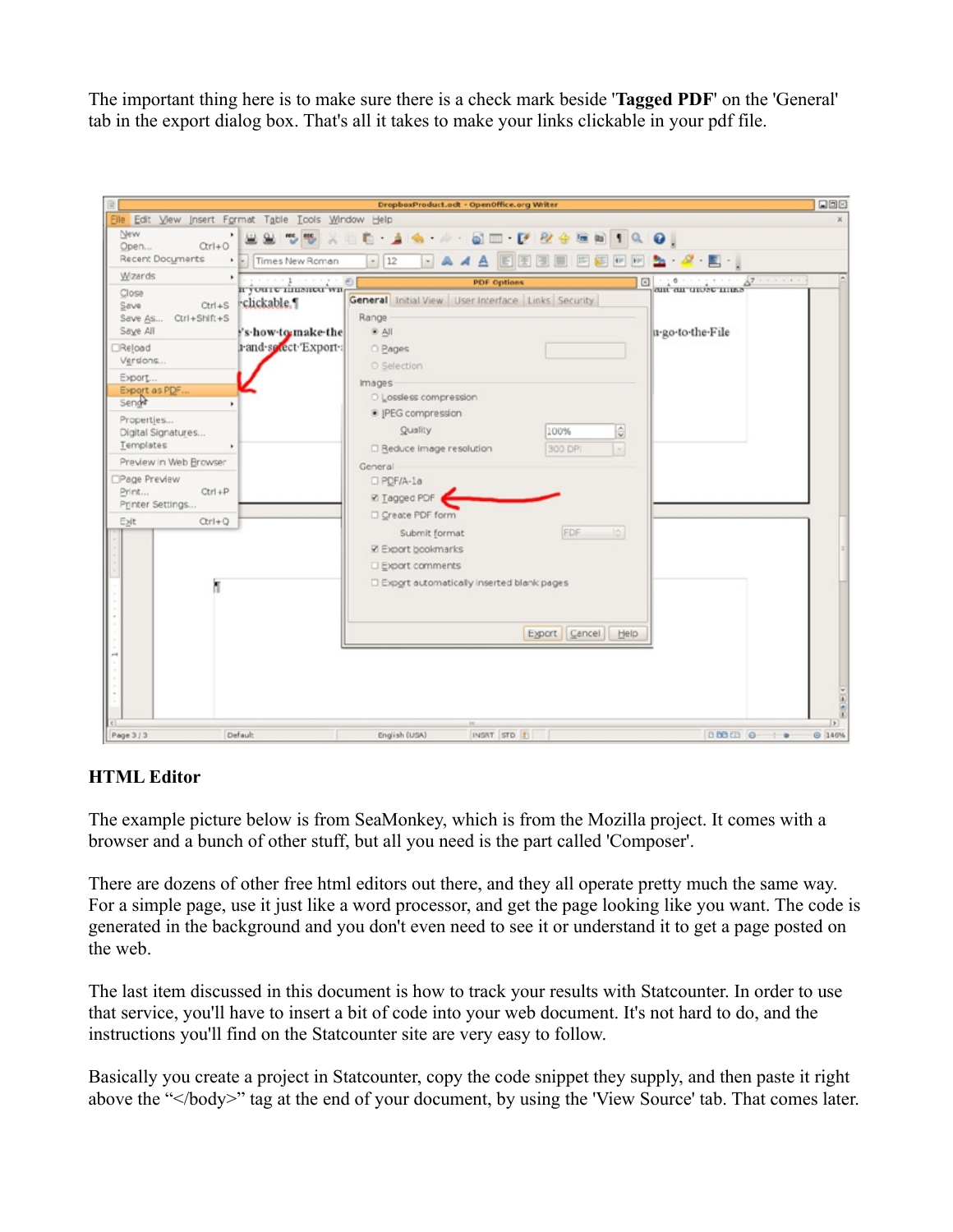Notice that there is no attempt here to make this a super fancy document. The idea is to convey information, not impress you with formatting prowess.

You can do the same, and then if your project shows that it's worth the investment in 'pretty', you can spend the time and money making it so.



Notice that the above page is dead simple. It consists of a solid background and a one column table. Is there a better way to make a page? Of course there is! Is it worth the time and money to do it another way? That's for you to decide. The example page above produced \$5,000 in non refundable earnest money in it's first week online. The page conveys information in a very simple manner, and was created by a total web amateur. Can you argue with the result?

## **Vendomatic**

Next up is a super simple, free, easy to use sales page creator. Click on the [Vendomatic](http://bmyers.com/vendomatic/) link and you'll go to Bill Meyer's sales page creation tool. The copy is already there, and you can just edit the subjects by changing "ebay" to whatever it is you intend to sell. You have already seen the results of his sales page generator, if you purchased this document from the Warrior Forum or Sowpub. Did it work? Will it work for you as well? Why not?

The screen shot below shows you what to expect. You can simply edit his copy by plugging in your product name, or write your own copy. There is limited space available, so you may have to work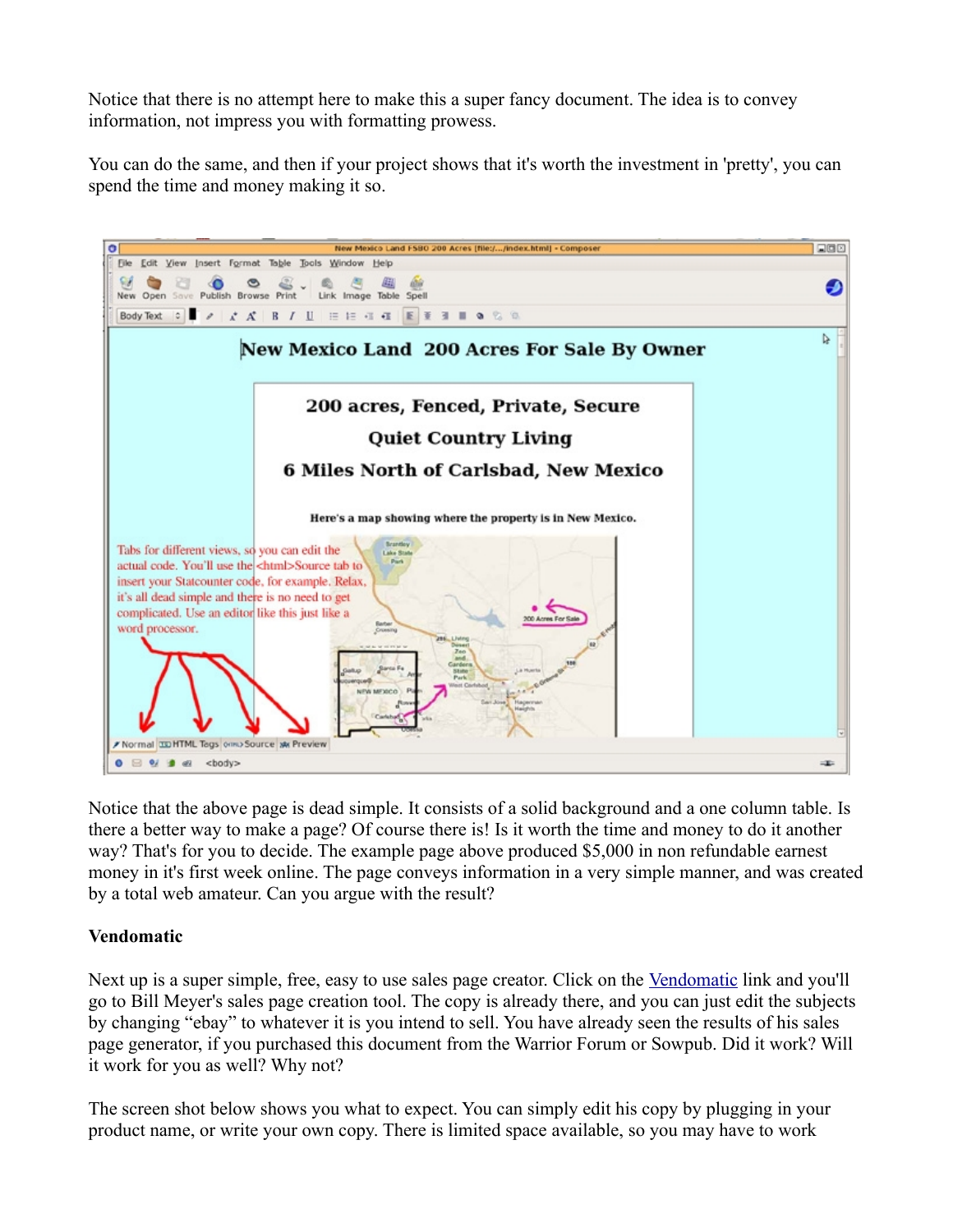around a few limits. The page generator is designed to produce a page of a certain size. However, there is no reason you couldn't take the code he generates and plug it into your html editor and make it look however you want.

It's hard to beat free and easy.



"Product Developer's **Resource Center"** www.bmyers.com



Home | Discussion Forum | Products | Search | Member Area

| <b>CREATE A VENDING PAGE</b><br>☉ |                                                                                                                        |  |
|-----------------------------------|------------------------------------------------------------------------------------------------------------------------|--|
| <b>ITEM</b>                       | <b>SETTING</b>                                                                                                         |  |
| Product Title                     | The Complete eBay Auction Marketing Course                                                                             |  |
| C Product Summary Description     | A step-by-step guide that teaches you the the<br>secrets, tips, and techniques you need to know to<br>succeed on eBay. |  |
| Product Main Benefit              | You'll learn everything you need to know to quickly<br>build a profitable eBay business on a shoestring<br>budget.     |  |
| Product Scope                     | This guide covers it all, and makes it easy for you<br>to get your start or expand your eBay auction<br>business.      |  |
| <b>Bullet List Title</b>          | You'll learn:                                                                                                          |  |
| <b>Bullet Item 1</b>              | <b>How to Get Started</b>                                                                                              |  |
| <b>Bullet Item 2</b>              | What to sell                                                                                                           |  |
| Bullet Item 3                     | How to <b>write effection auction listings</b>                                                                         |  |
| Bullet Item 4                     | Which <b> days are best</b> to list auctions                                                                           |  |
| Bullet Item 5                     | Secrets to <b>getting more bidders</b>                                                                                 |  |
| $\Omega$ put the p                | Where to get products                                                                                                  |  |

Just follow the instructions, copy the code into your html editor, save it as a web page, drop it into your Dropbox folder, and you're done. Not only is it free and easy, it's a super time saver for you. Remember, this is for testing out a new project. You can always get fancy later.

#### **Image Editor**

All of the screen shots in this document were created with the [Gimp.](http://www.gimp.org/) It's a free image editor similar to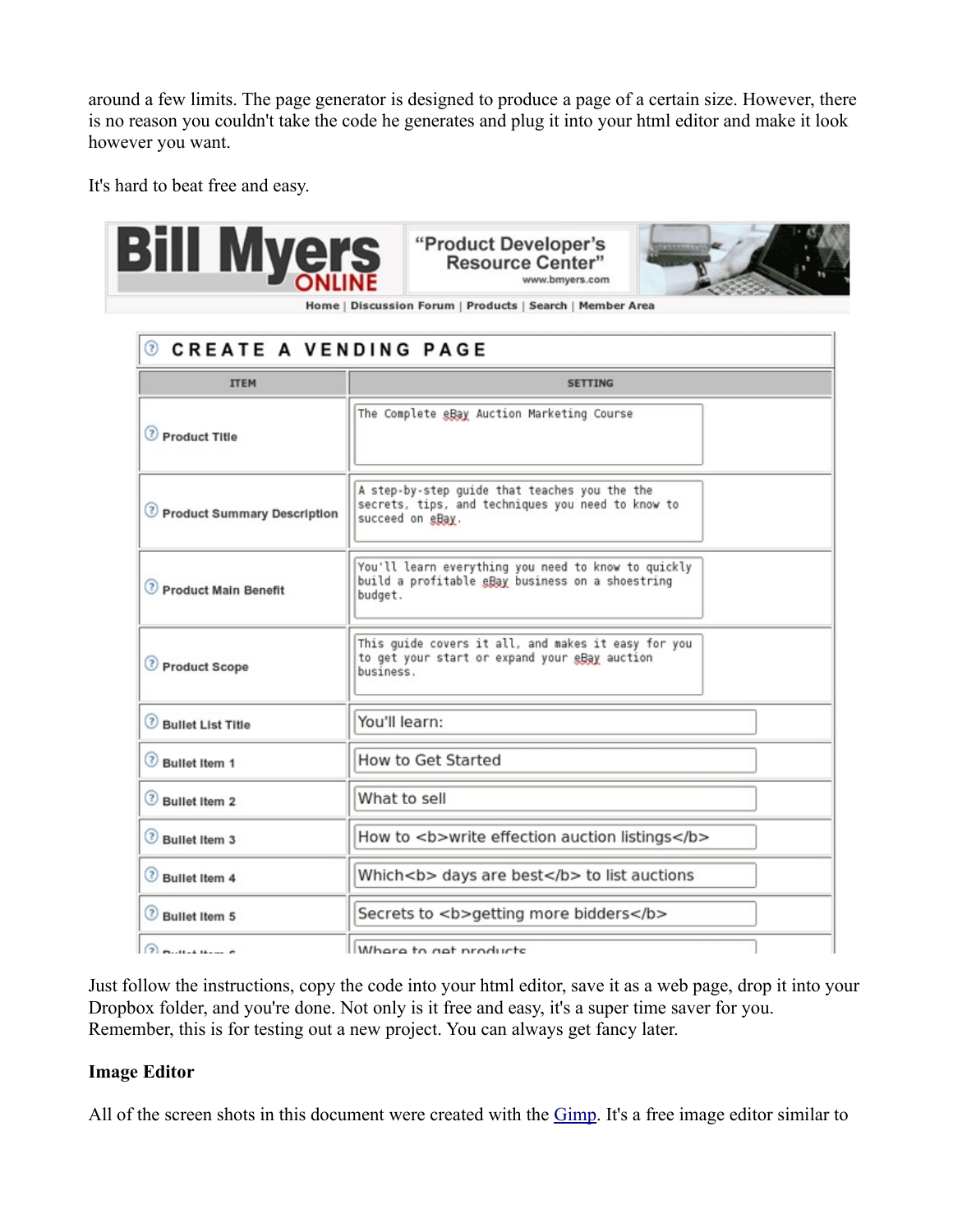Photoshop, and no easier to use. For simple actions like cropping a screen shot, drawing arrows, typing some text, and moving things around, you don't need to be an expert image editor. Hack and bash, get it done, paste it into your document and move on. Remember, you can do fancy later if it's warranted.

# **Audio Editor**

[Audacity](http://audacity.sourceforge.net/) turned out to be very easy to use, in spite of being very complex looking. It's probably way more capable than this author, but for just cutting out blank spots and turning down the background noise of outside audio recordings, it worked great.

It's yet another fairly simple and easy to use tool that will let you get the job done. Free, and usable, is hard to beat. Screen shot below shows Audacity with a file called 'BrushOff' loaded up for editing.



All the above was the potatoes. Now for the meat course.

# **Free Domain and Hosting and Collaboration Tool**

[Dropbox.](http://db.tt/iOvHJlDf) This free service is perfect for testing a project. You can do almost everything with it that you could do with a paid domain, paid hosting, and having a partner working with you on a private network.

Even if you're working all by yourself, Dropbox lets you use multiple devices to access all of your project files. Do the work on your home computer, or at the office, or use your web enabled phone, or any other device.

Almost everything? Yes, almost everything that you could do with a 'normal' website. What you can't